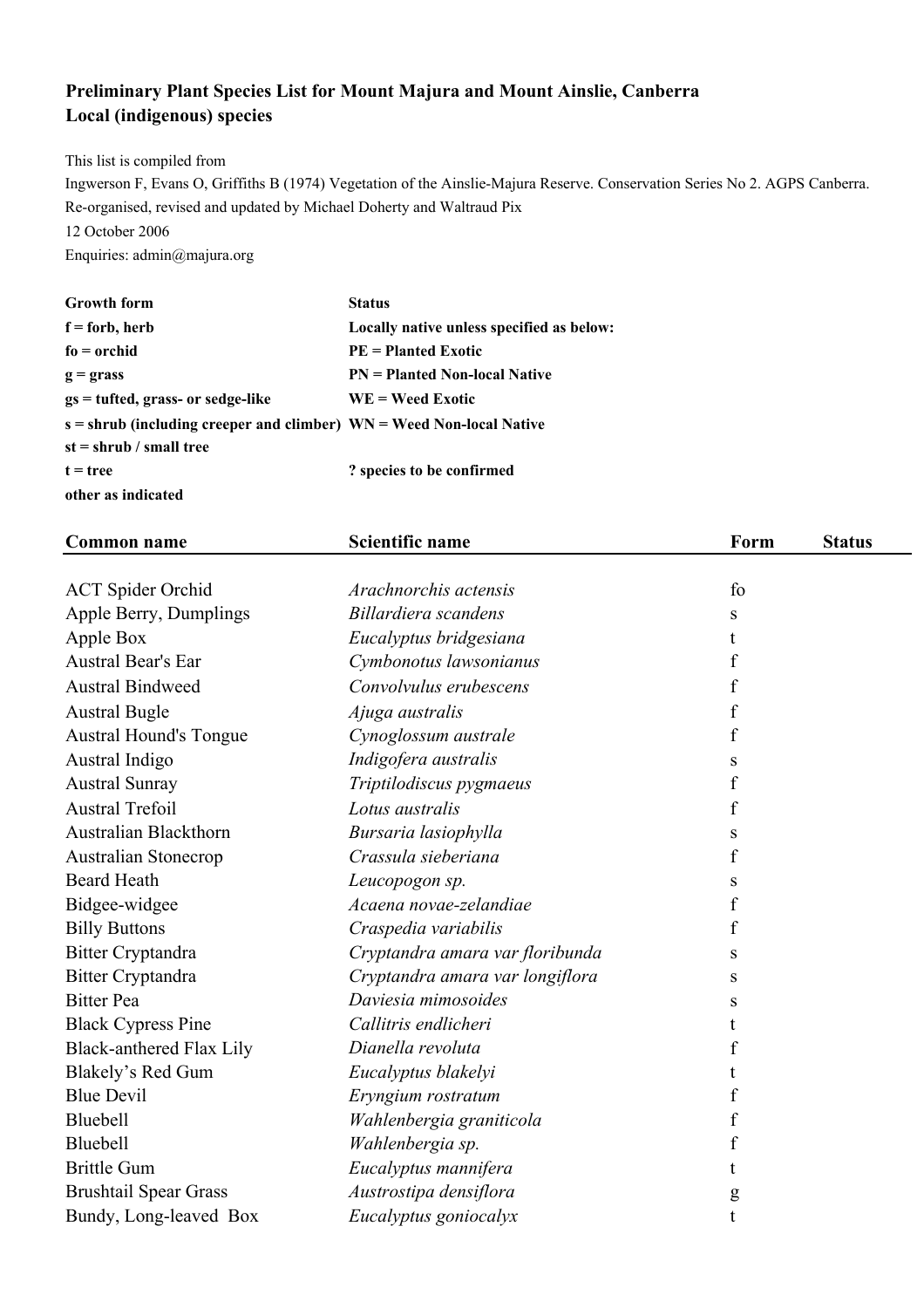| Bush-pea                     | Pultenaea cunninghamii              | S                |     |
|------------------------------|-------------------------------------|------------------|-----|
| Bush-Pea                     | Pultenaea subspicata                | S                |     |
| Bush-pea, Egg and Bacon      | Pultenaea procumbens                | S                |     |
| Calandrinia                  | Calandrinia ? eremaea               | $\mathbf f$      |     |
| Caustic Weed                 | Chamaesyce drummondii               | S                |     |
| Chamomile Burr-daisy         | Calotis anthemoides                 | $\boldsymbol{f}$ |     |
| Chocolate Lily               | Dichopogon strictus                 | $\mathbf f$      |     |
| Club-rush                    | Scirpus sp.                         | gl               |     |
| <b>Clustered Everlasting</b> | Chrysocephalum semipapposum         | $\mathbf f$      |     |
| Common Cotula                | Cotula australis                    | $\boldsymbol{f}$ |     |
| Common Woodruff              | Asperula conferta                   | f                |     |
| Corkscrew, Spear Grass       | Austrostipa scabra subsp. falcata   | g                |     |
| Cough-bush                   | Cassinia sp. D. aff. quinquefaria   | S                |     |
| Cranberry Heath              | Astroloma humifusum                 | S                |     |
| <b>Creamy Candles</b>        | Stackhousia monogyna                | f                |     |
| Creeping Hovea               | Hovea heterophylla                  | S                |     |
| <b>Creeping Raspwort</b>     | Gonocarpus micranthus               | S                |     |
| <b>Curved Rice Flower</b>    | Pimela curviflora var. sericea      | S                |     |
| Daphne Heath                 | Brachyloma daphnoides               | S                |     |
| Digger's Speedwell           | Derwentia perfoliata                | S                |     |
| Dogwood                      | Cassinia aculeata                   | S                |     |
| Drooping Cassinia            | Cassinia arcuata                    | S                |     |
| Drooping She-oak             | Allocasuarina verticillata          | st               |     |
| Early Nancy                  | Wurmbea dioica                      | $\mathbf f$      |     |
| Early Wattle                 | Acacia genistifolia                 | S                |     |
| Einadia                      | Einadia nutans                      | S                |     |
| Fireweed                     | Senecio quadridentatus              | $\boldsymbol{f}$ |     |
| Fireweed                     | Senecio sp.                         | $\boldsymbol{f}$ |     |
| Five-corners                 | Styphelia triflora                  | S                |     |
| Fringe Lily                  | Thysanotus tuberosus                | f                |     |
| Fuzzweed                     | Vittadinia cuneata                  | $\boldsymbol{f}$ |     |
| Gorse Bitter Pea             | Daviesia ulicifolia                 | S                |     |
| <b>Grassland Wood Sorrel</b> | Oxalis perennans                    | f                |     |
| Green Wattle                 | Acacia sp. aff. mearnsii            | st               |     |
| Grey Guinea Flower           | Hibbertia obtusifolia               | S                |     |
| Hairy Panic                  | Panicum effusum                     | g                |     |
| Hairy Raspwort               | Haloragis elata                     | S                |     |
| Hakea                        | Hakea decurrens                     | S                |     |
| <b>Hedgehog Grass</b>        | Echinopogon ovatus                  | g                |     |
| Hickory                      | Acacia implexa                      | st               |     |
| <b>Hill Daisy</b>            | Brachyscome aculeata                | $\boldsymbol{f}$ |     |
| <b>Hoary Sunray</b>          | Leucochrysum albicans               | f                |     |
| Hop Clover                   | Trifolium campestre                 | f                |     |
| Indigo                       | Indigofera adesmiifolia             | S                |     |
| Ivy Goodenia                 | Goodenia hederacea subsp. hederacea | f                |     |
| Japanese Cudweed             | Gnaphalium japonicum                | f                |     |
| Kangaroo Apple, Nightshade   | Solanum ? aviculare                 | S                | ?WN |
| Kangaroo Grass               | Themeda australis                   |                  |     |
|                              |                                     | g                |     |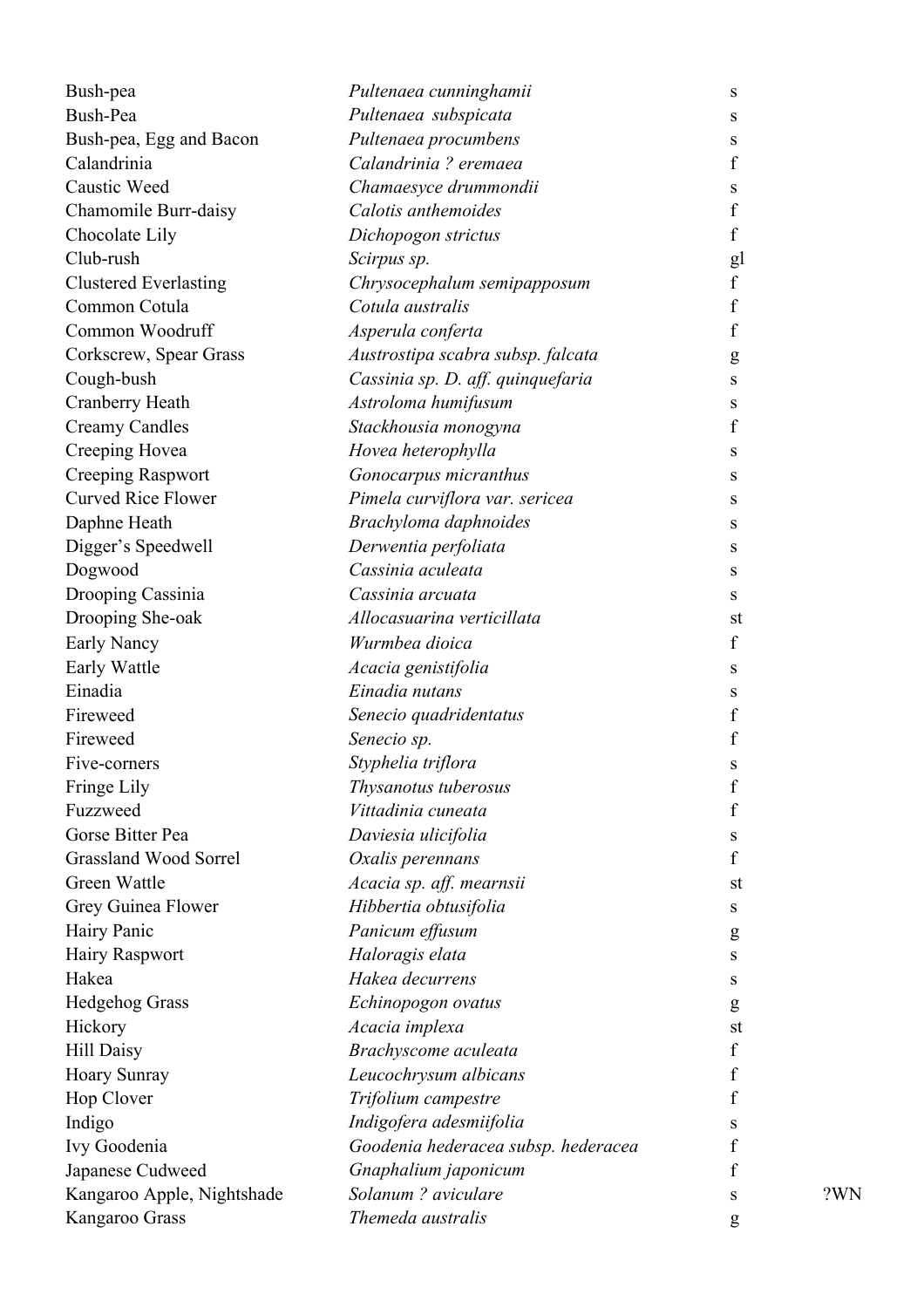| Kangaroo Thorn                | Acacia armata                            | S                | ?WN     |
|-------------------------------|------------------------------------------|------------------|---------|
| Kidney Weed                   | Dichondra repens                         | f                |         |
| Kurrajong                     | <b>Brachychiton</b> populneus            | t                | Some PN |
| Leafy Daisy                   | Brachyscome rigidula                     | f                |         |
| Leek Orchid                   | Microtis sp.                             | fo               |         |
| Leopard Orchid                | Diuris pardina                           | fo               |         |
| Love Grass                    | Eragrostis sp.                           | g                |         |
| Many-flowered Knawel          | Scleranthus diander                      | S                |         |
| Many-flowered Mat-rush        | Lomandra multiflora                      | gl               |         |
| Matted Bossiaea               | Bossiaea buxifolia                       | S                |         |
| Mistletoe                     | Amyema miquellii                         | epiphyte         |         |
| Mistletoe                     | Muellerina eucalyptoides                 | epiphyte         |         |
| Musky Caladenia               | Caladenia gracilis (Stegostyla gracilis) | fo               |         |
| Musky Caladenia               | Stegostyla gracilis                      | fo               |         |
| Narrow-leaf Hop Bush          | Dodonaea viscosa subsp. angustissima     | S                |         |
| Narrow-leaf New Holland Daisy | Vittadinia muelleri                      | f                |         |
| <b>Native Carrot</b>          | Daucus glochidiatus                      | f                |         |
| Native Cherry, Ballart        | Exocarpos cupressiformis                 | st               |         |
| Native Crane's-bill           | Geranium retrorsum                       | f                |         |
| Native Geranium               | Geranium solanderi var. solanderi        | $\boldsymbol{f}$ |         |
| Native Leek, Bulbine Lily     | <b>Bulbine</b> bulbosa                   | f                |         |
| Native Raspberry              | Rubus parvifolius                        | S                |         |
| Native Sarsparilla            | Hardenbergia violacea                    | S                |         |
| Necklace Fern                 | Asplenium flabellifolium                 | fern             |         |
| Needle-bush, Silky Hakea      | Hakea? sericea                           | S                | ?WN     |
| Nineawn Grass                 | Enneapogon nigricans                     | g                |         |
| Nodding Blue Lily             | Stypandra glauca                         | $\rm f$          |         |
| Nodding Chocolate Lily        | Dichopogon fimbriatus                    | $\mathbf f$      |         |
| Pale Sundew                   | Drosera peltata                          | $\boldsymbol{f}$ |         |
| Parrrot-pea                   | Dillwynia ? sp. aff. Cinerascens         | S                |         |
| <b>Plume Grass</b>            | Dichelachne sciurea                      | g                |         |
| Poa                           | Poa meionectes                           | g                |         |
| Poa Tussock                   | Poa sieberiana                           | g                |         |
| <b>Prickly Moses</b>          | Acacia ulicifolia                        | S                |         |
| <b>Prickly Starwort</b>       | Stellaria pungens                        | f                |         |
| Purple Violet                 | Viola betonicifolia                      | f                |         |
| Purple Wiregrass              | Aristida ramosa                          | g                |         |
| Raspwort                      | Gonocarpus tetragynus                    | S                |         |
| Red Box                       | Eucalyptus polyanthemos                  | t                |         |
| Red Leg Grass                 | Bothriochloa macra                       | g                |         |
| Red Stem Wattle               | Acacia rubida                            | st               |         |
| Red Stringybark               | Eucalyptus macrorhyncha                  | t                |         |
| Red-anther Wallaby Grass      | Joycea pallida                           | g                |         |
| <b>Ringed Wallaby Grass</b>   | Austrodanthonia caespitosa               | g                |         |
| Rock Fern                     | Cheilanthes austrotenuifolia             | fern             |         |
| Rough Bedstraw                | Galium gaudichaudii                      | $\boldsymbol{f}$ |         |
| Rush                          | Juncus sp.                               | gl               |         |
| Saloop                        | Einadia hastata                          | S                |         |
|                               |                                          |                  |         |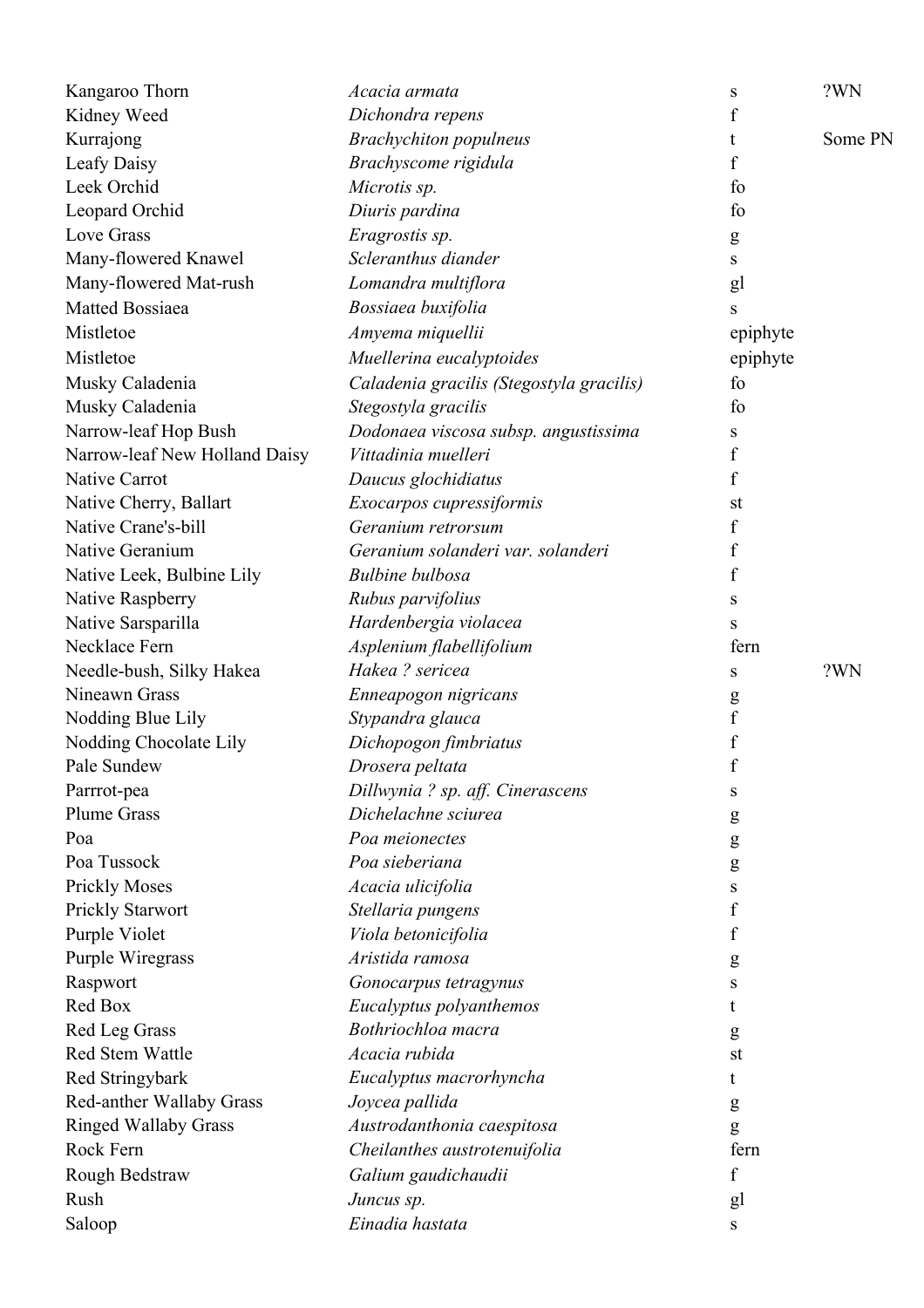| <b>Scaly Buttons</b>             | Leptorhynchos squamatus                    | $\mathbf f$      |
|----------------------------------|--------------------------------------------|------------------|
| Scrambled Eggs                   | Goodenia pinnatifida                       | $\mathbf f$      |
| <b>Scribbly Gum</b>              | Eucalyptus rossii                          | t                |
| Sheep's Burr                     | Acaena ovina                               | f                |
| Shiny Cassinia                   | Cassinia longifolia                        | S                |
| <b>Short Wallaby Grass</b>       | Austrodanthonia carphoides                 | g                |
| Short-flowered Mat-rush          | Lomandra bracteata                         | gl               |
| <b>Shorthair Plume Grass</b>     | Dichelachne micrantha                      | g                |
| Showy Parrot-pea                 | Dillwynia sericea                          | S                |
| <b>Silver Wattle</b>             | Acacia dealbata                            | st               |
| Slender Bitter Pea               | Daviesia leptophylla                       | S                |
| Slender Rat's Tail Grass         | Sporobolus creber                          | g                |
| <b>Slender Rice Flower</b>       | Pimelea linifolia                          | ${\bf S}$        |
| Slender Tick-trefoil             | Desmodium varians                          | S                |
| Small Poranthera                 | Poranthera microphylla                     | $\boldsymbol{f}$ |
| Small St John's Wort             | Hypericum gramineum                        | $\boldsymbol{f}$ |
| <b>Smallflower Wallaby Grass</b> | Austrodanthonia setacea                    | g                |
| <b>Small-leaved Clematis</b>     | Clematis microphylla var. leptophylla      | S                |
| Small-leaved Kunzea              | Kunzea parvifolia                          | S                |
| <b>Smooth Rice Flower</b>        | Pimelea glauca                             | S                |
| Smooth-flowered Wallaby Grass    | Austrodanthonia pilosa                     | g                |
| <b>Snow Gum</b>                  | Eucalyptus pauciflora                      | t                |
| Solenogyne                       | Solenogyne sp.                             | f                |
| Sorrel                           | Oxalis corniculata                         | $\boldsymbol{f}$ |
| Spike-rush                       | Eleocharis plana                           | gl               |
| Spiny Bitter Pea                 | Daviesia genistifolia                      | ${\bf S}$        |
| Spiny-headed Mat-rush            | Lomandra longifolia                        | gl               |
| <b>Sticky Everlasting</b>        | Bracteantha viscosa (Xerochrysum viscosum) | $\mathbf f$      |
| <b>Sticky Everlasting</b>        | Xerochrysum viscosum                       | $\mathbf f$      |
| <b>Stinging Nettle</b>           | Urtica urens                               | f                |
| <b>Stinking Pennywort</b>        | Hydrocotyle laxiflora                      | $\boldsymbol{f}$ |
| Sun Orchid                       | Thelymitra sp.                             | fo               |
| Sundew                           | Drosera auriculata                         | $\boldsymbol{f}$ |
| <b>Swamp Dock</b>                | Rumex brownii                              | f                |
| Tall Sedge                       | Carex appressa                             | gl               |
| <b>Tall Spear Grass</b>          | Austrostipa bigeniculata                   | g                |
| Three Awn Speargrass             | Aristida vagans                            | ${\bf g}$        |
| Tiger Orchid                     | Diuris sulphurea                           | fo               |
| Triggerplant                     | Stylidium graminifolium                    | $\boldsymbol{f}$ |
| <b>Tufted Bluebell</b>           | Wahlenbergia communis                      | $\mathbf f$      |
| Twining Fringe Lily              | Thysanotus patersonii                      | $\boldsymbol{f}$ |
| <b>Twining Glycine</b>           | Glycine clandestina                        | S                |
| Two-coloured Midget Greenhood    | Hymenochilus bicolor                       | fo               |
| Urn Heath                        | Melichrus urceolatus                       | S                |
| Vanilla Lily                     | Arthropodium milleflorum                   | $\boldsymbol{f}$ |
| Variable Plantain                | Plantago varia                             | f                |
| Variable Sword-sedge             | Lepidosperma laterale                      | gl               |
| Variable, Swamp Raspwort         | Haloragis heterophylla                     | ${\bf S}$        |